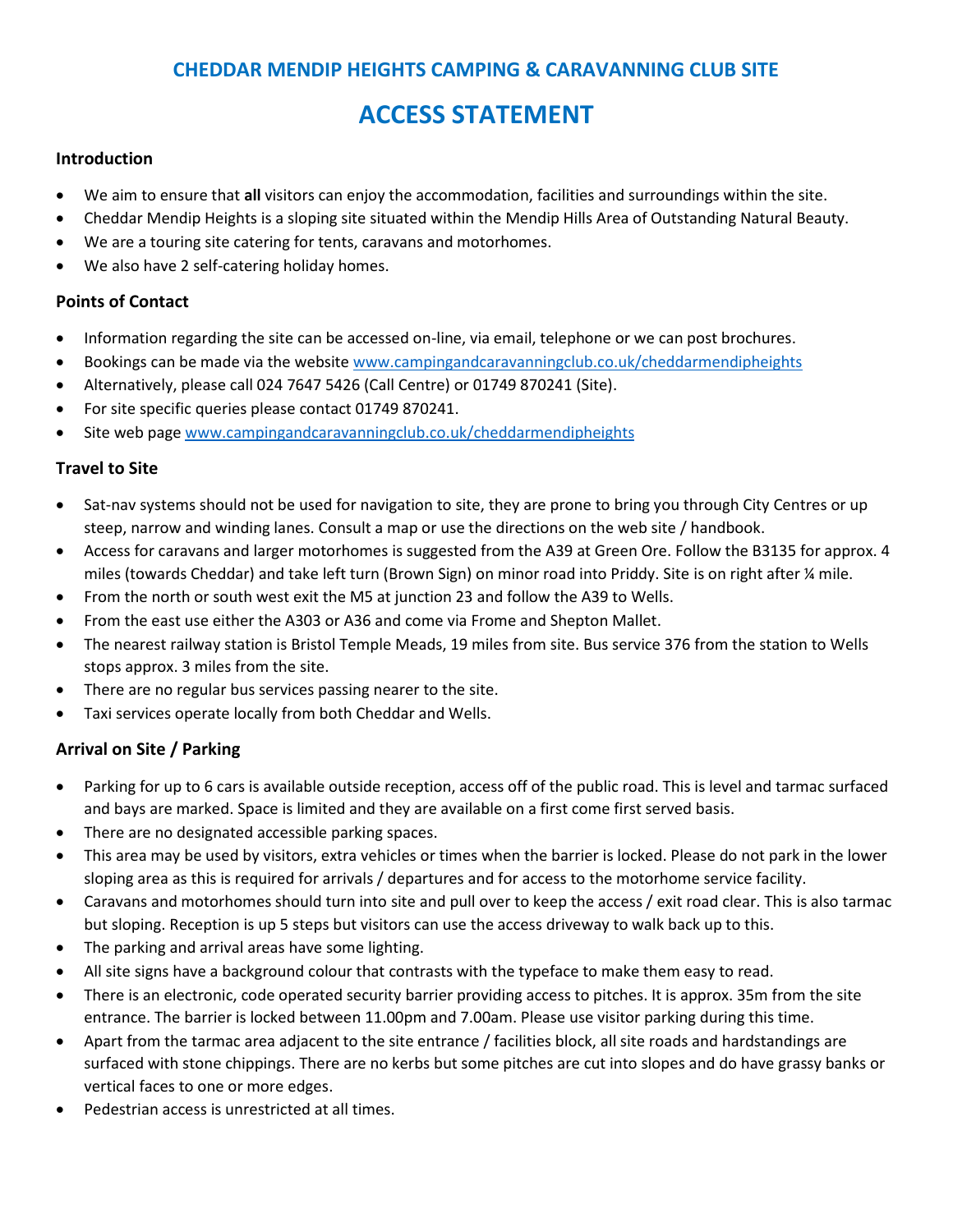# **Check in (Reception & Shop)**

- Reception is located within the site shop, adjacent to the public road and level parking area. There is signage on the building and from the lower parking area.
- The shop / reception is open between  $09.00 11.00$  and  $15.00 17.00$  daily throughout the year. It may also open for additional hours when busier. Opening times are displayed in the shop window.
- When reception is unattended there is a bell on the door to ring for assistance.
- Staff are not on duty after 20.00 (except for 999 emergencies). Please respect this.
- There is a mobile phone number to call in an emergency. Follow instructions on shop door.
- There is seating outside reception to use whilst waiting.
- There are 2 shallow steps (max 125mm) at the entrance, there is no handrail.
- The outer door opening width is 720mm and the inner 705mm.
- There is ceramic tile flooring, and a non slip mat within the foyer area.
- There is vinyl flooring and good lighting levels within the reception / shop.
- There is a low section of the reception / shop counter.
- An information point is located in the outer lobby of the shop.
- A  $2^{nd}$  hand book shelf is located within the shop.

# **Pitches**

- There is space for one car next to each pitch and guests using the holiday homes can park next to the unit.
- The site is divided into 3 fields separated by dry stone walls and trees. One field is mainly grass pitches.
- There are 40 hardstandings and 47 grass pitches. A total of 78 (incl all hardstandings) have electric hook ups.
- Drinking water taps are located around the site. The longest distance between pitch and tap is approx. 80m.
- The site has a mixture of level and slightly sloping pitches.
- There are level hardstandings and reasonably level grass pitches within 30m of accessible facilities.
- Being a very rural area with dark skies, site lighting is kept to a minimum. There are however solar lights to mark the entry to the lower field and on a wall near the barrier.

# **Facilities Block**

- The facility block is located adjacent to the arrivals area near to reception. It contains ladies and gents toilets / showers, ambulant disabled and family rooms, plus washing up and laundry areas. All areas are well lit and heated.
- There is a sloped approach from most pitches. There are no handrails leading to the block.
- Lighting around the facilities block is low level throughout the dusk to dawn period. PIR proximity sensors boost this when within 7m approx.
- Ladies, gents and the ambulant disabled facilities are all level access. There is a 150mm step into the family room.
- Ladies and gents facilities contain WC, basin, showers and urinals (gents only). The gents have single item cubicles whilst the ladies have 2 WC & basin & 2 WC, basin & shower cubicles as well as separate ones.
- Two of the ladies showers have a recessed tray to step down into.
- The family room has 2 toilets and 2 w.c (1 adult & 1 child sized) plus basin and loose baby bath.
- The ambulant disabled room has a baby changing table.
- The family and ambulant disabled rooms are available to those who need them. Accessed is by key, obtained from reception with a refundable £5 deposit. Please note that sole use is not available.
- All floors have a quarry tile slip resistant surface. Care does need to be taken when wet however.
- Taps throughout the block are push down, time delay type.
- Shower heads are fixed and operated by pull cord.
- Fixed seats are provided in most shower cubicles, others have a stool or wc available.
- Water temperature is controlled by thermostatic mixer valves. Temperatures cannot be adjusted.
- Mirrors are provided over all basins and at hair dryer points. A full length mirror is located in the ladies toilet.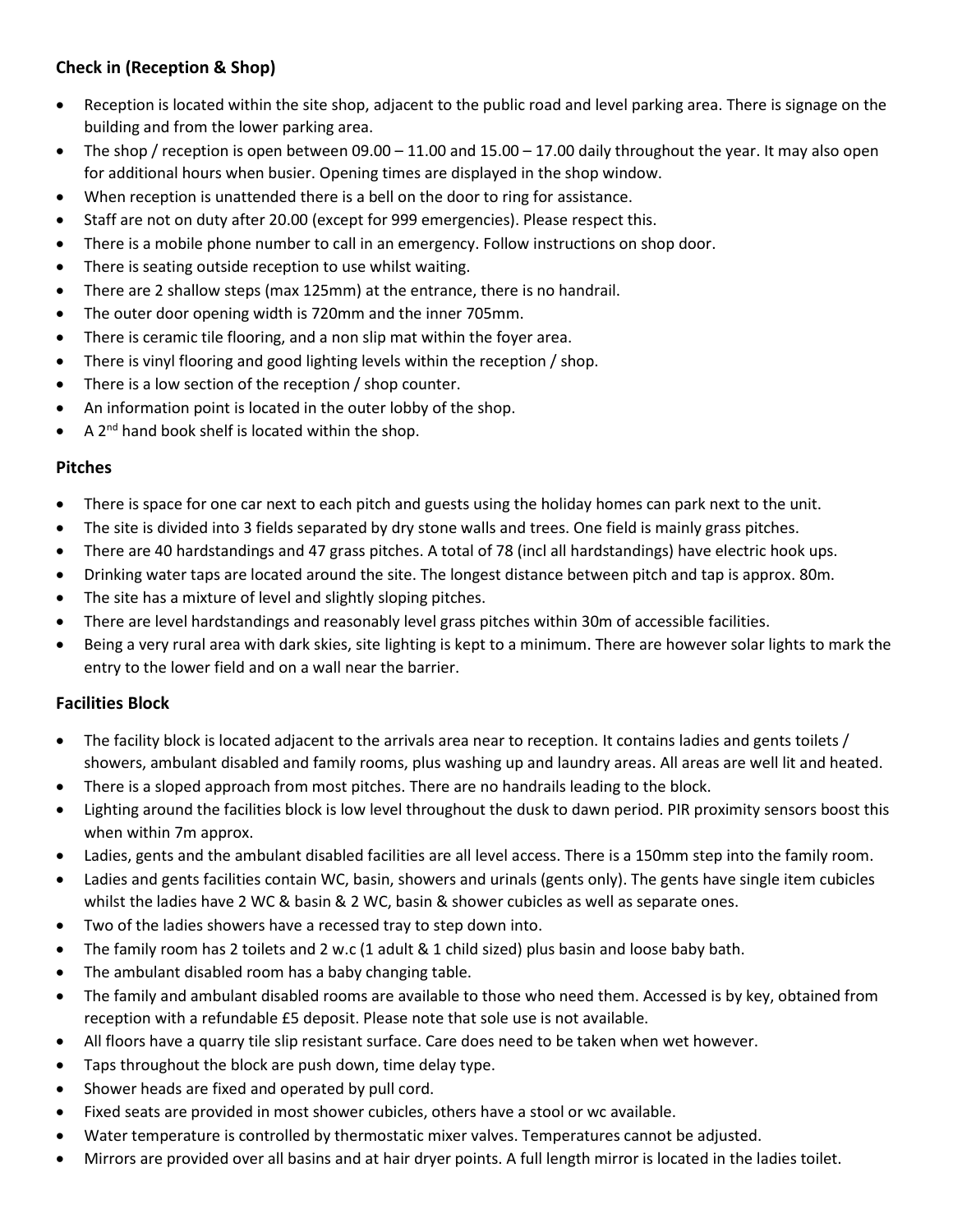- There are coat hooks in all cubicles and also in the general areas.
- Coin operated hair driers are available in the ladies and ambulant disabled areas.

# **Accessible Facilities**

- The unisex ambulant disabled washroom is located next to the ladies toilets. It contains shower, wc and basin. The door opens inwards and has a 750mm opening width. There is a pull handle on the door.
- The facility is **not** fully wheelchair compliant.
- The shower cubicle has a seat and grab rail. The shower head is fixed and operated by pull cord.
- There are 2 grab rails within the cubicle (one horizontal and another angled) and 3 more on the approach.
- The access width to the shower cubicle is 575mm.
- There is a second cubicle containing a toilet and basin. The access width to this cubicle is 705mm.
- The toilet seat is 410mm high. There a wall mounted angled grab rail on the right (as seated).
- The basin is 820mm high and set into a vanity unit. It has a laminated surface to the left for personal items. It cannot be reached from the toilet. Taps are the push down, time delay type.
- Grab rails are a contrasting colour to the tiled walls.
- There is a pull down baby changing table.
- The room is available for all campers whilst the main facilities are being cleaned (11.00 12.30 approx. daily).

# **Family Room**

- The family room, with 150mm stepped access, is located adjacent to the gents toilets.
- The door opening width is 710mm, with 595mm for the wc and 770mm for the shower cubicles.
- There are 2 toilets in a single compartment, the adult wc seat is 410mm high and the child one is 340mm high.
- There are 2 showers in a single cubicle, the shower heads are fixed, the adult one operated by pull cord whilst the child one has an additional push control.
- There is a baby bath and changing mat within the room.

# **Laundry & Washing up Areas**

- Washing up facilities include 4 internal and 2 external sinks. Heights are 980mm internal and 950mm external.
- There are laundry facilities located at the rear of the indoor washing up area.
- The indoor washing up / laundry area has 2 steps (max 125mm each) at the entrance, with a handrail to the left hand side. The outdoor washing up sinks have level access.
- The laundry facility contains front loading washing machine and dryer. These stand on a 150mm plinth and are not stacked. There is also a 920mm high sink for washing by hand.
- A wall mounted iron & freestanding ironing board are also available.
- All machines are operated by coin meters.
- There is no drying area on the site.
- There is also an information leaflet stand in this area.
- A payphone is located to the rear of the laundry area.
- The payphone volume can be adjusted up or down.

# **Recreational Areas**

- There is no indoor recreation area.
- There is an outdoor children's play area with flat level access. It is not fenced.
- The area is located at the top of a bank and equipment makes use of the level difference.
- There are 2 swings, a hut structure with slide and an inclined climbing wall.
- The play area surface is grass with rubber mats in some locations.
- We ask that all children are supervised in the play area.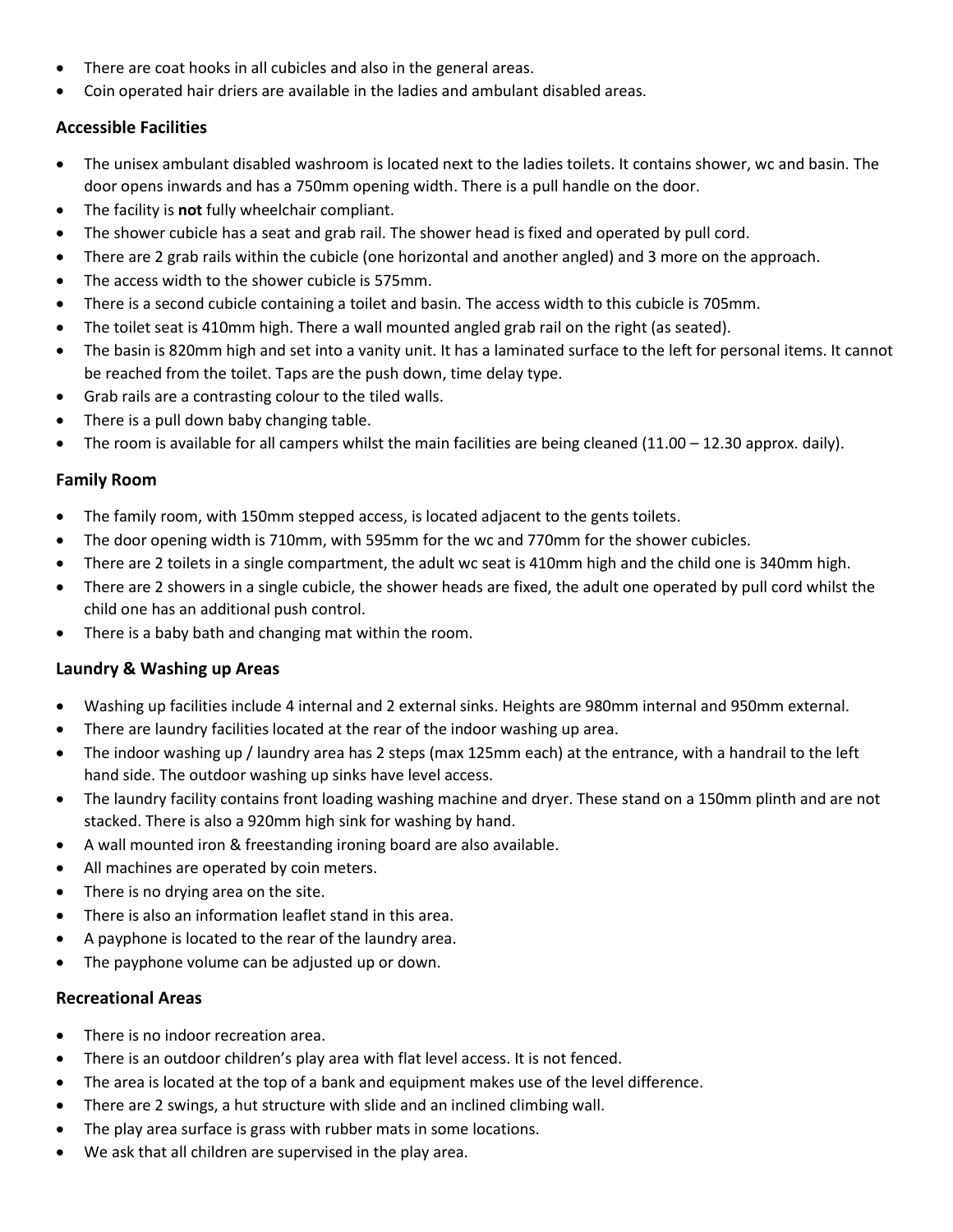# **Waste, Fire & Evacuation**

- The recycling area is approached down a gentle incline from most directions.
- The surface is concrete and there are no steps, kerbs or handrails.
- Waste bins have lift up lids and are a max of 1.275m high.
- A chemical disposal point is located adjacent to the recycling area. It has a sloping tarmac approach and is lit.
- Fire points are located by the Chemical Disposal Point and at a gap between the 2 larger fields. They are alarmed and contain a water or foam and a powder extinguisher in each location.
- Assembly points are outside reception (concrete surface) and the children's play area (grass). These are noted in the site leaflet issued on arrival.
- There is unrestricted access to all firefighting equipment.

#### **Caravan Holiday Homes**

- Parking is available next to both caravans
- There are 4 or 4 steps (max 225mm) up to the entrance doors with handrails on one or both sides.
- Each van has 2 bedrooms and a sofa bed in the lounge, to sleep 6 persons.
- They also have a kitchen, dining area, shower room and an en-suite toilet.
- The vans are double glazed and centrally heated. There is also a gas fire in the lounge.
- There is a fridge freezer, dishwasher and microwave in both vans.
- Each unit has a TV, freeview and Blu-ray, and DVD players.
- Both units are non smoking.
- Up to 2 pets are permitted in each van.
- Both units have smoke and carbon monoxide (CO) alarms situated in the lounge (CO) and bedroom corridor (CO and smoke)

# **Dogs**

- Dogs are welcome but must be kept on a short lead at all times.
- There is a short dog walk on the southern boundary that has a stepped access at one end and a moderate slope at the other. The path is undulating with gravel in places but can get slippery after heavy rainfall.
- Owners are responsible for clearing up after their pets. Dog waste bins are located mid way along the dog walk and close to the site entrance.
- A public footpath can be accessed directly opposite the site entrance. A short distance from site are many footpaths that can be used for longer walks.

#### **Miscellaneous Information**

- Mobile phone reception can be poor for some networks.
- Wifi internet access is available across the site. Connection is direct from your device at any time.
- Terrestrial TV reception is good with the Pen Hill mast just 3 miles east of the site.
- Satellite reception is generally good except under cover of trees.
- Car hire can be arranged with delivery to site.
- There are no speed bumps although a 5mph speed limit is in place.

# **Contact Information**

- Address Mendip Heights, Townsend, Priddy, Wells, Somerset. BA5 3BP
- Telephone 01749 870241, ansaphone for messages.
- Email [cheddar.site@campingandcaravanningclub.co.uk](mailto:cheddar.site@campingandcaravanningclub.co.uk)